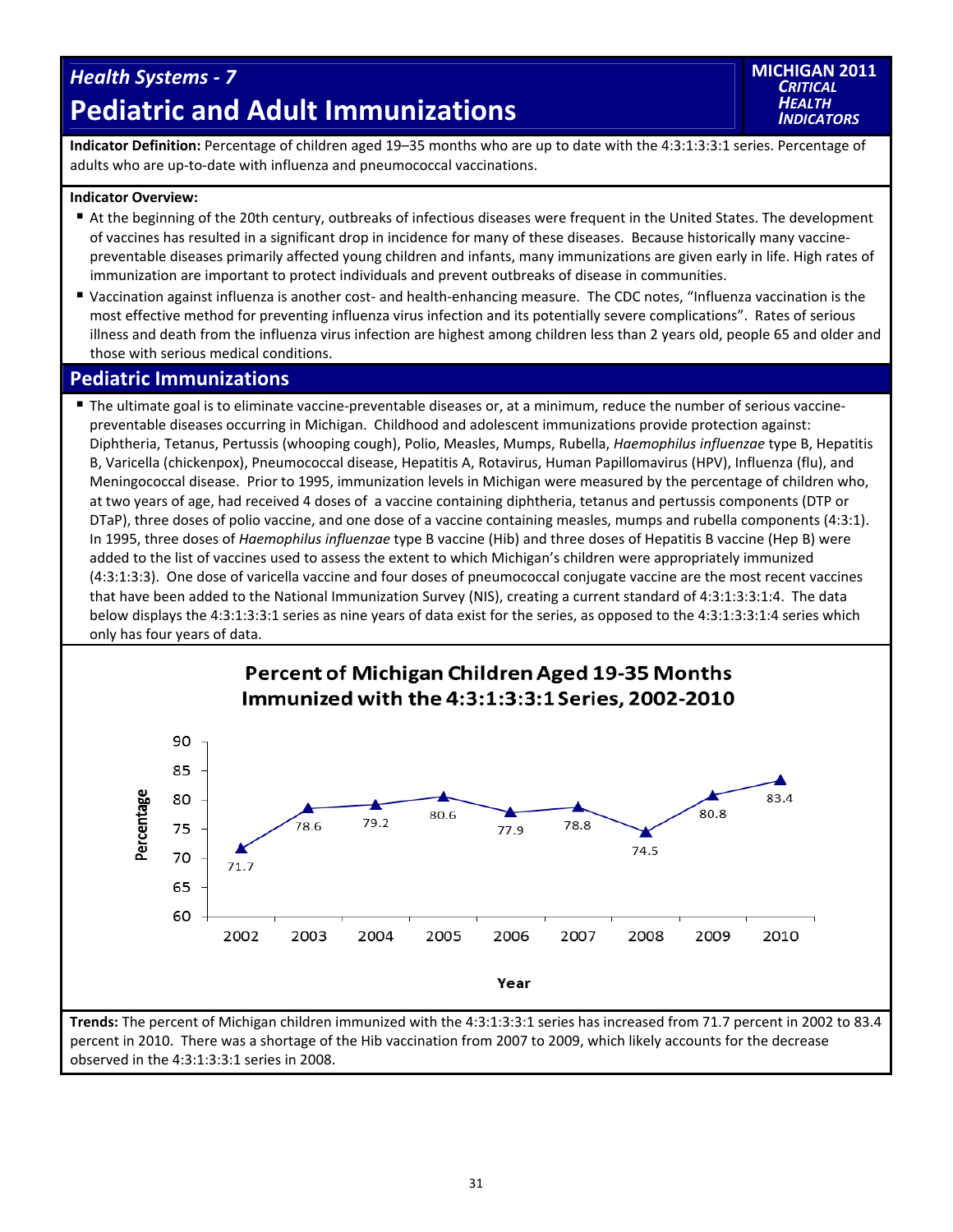

## **Adult Immunizations**

■ Vaccination against influenza and pneumonia is a cost- and health-enhancing measure. Influenza vaccine is the single best way to prevent the flu. Rates of serious illness and death from the influenza virus are highest among children less than 2 years old, people 65 years and older, and those with serious medical conditions. Flu seasons are unpredictable and can be severe. Over a period of 30 years, between 1976 and 2006, national estimates of annual flu‐associated deaths range from a low of about 3,000 to a high of 49,000 people. Similarly, pneumococcal disease can be fatal. In some cases, it can result in long-term problems, such as brain damage, hearing loss, and limb loss.